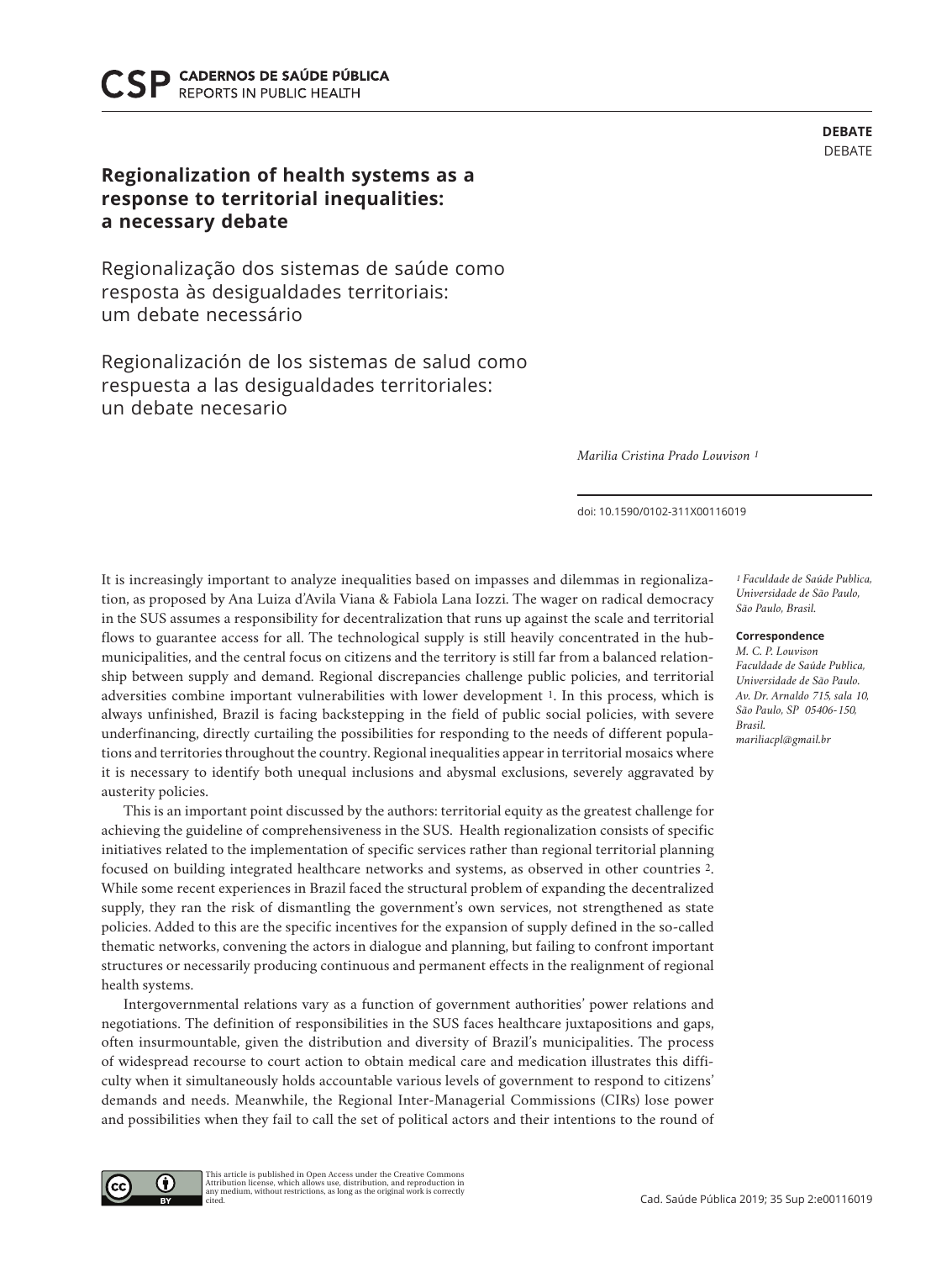negotiations, which can become either a bureaucratized instrument or one of shared innovations, not always sustainable.

The SUS is tripartite, which is the base for its sustainment as a social protection system for all Brazilians. However, decentralization will not materialize through federal incentives alone, without pursuing a more equitable allocation of resources to states and municipalities. States and municipalities are not passive actors, although they are found in a federative design that leaves little room in relation to taxes and the definition of policies for local governments, which nevertheless allow a daily and innovative production of public policies, regardless of their systems being federal 3. The narratives built with municipal managers always relay solidarity and management networks as possible strengths 4. It is essential in this process to acknowledge the weakness of the state-level body, with strong regional induction, but which historically does not assume the role of coordinating the regional governance process, considering the macro functions of planning, regulating, and assessing the networks and regions 5.

Finally, I identify a central question in the article, namely the process of commodification and the logic of capital that currently constitute the state reforms, with a weak regulatory process by the state, besides not confronting the inequalities detected here. On the contrary, commodification reinforces the inequalities by unequally building access, quality, flows of care, and incorporation of technologies. In a process of distribution and expansion of organizations with a market logic rather than needs-based logic in a country with possibilities for utilization of services that express inequities and exclusion, the fragile organization of regulatory processes prevents the organization of integrated networks and the role of health systems to respond to citizens' needs.

The debate on the context of neoliberalism and transformations in administration indicates the need for changes in the nature of management on its different scales worldwide. The assumption that the market logical can decrease public expenditures by increasing efficiency has not been confirmed in studies indicating the potential negative effects of these processes, producing both an explicit commodification in outsourcing and an implicit commodification by incorporating principles from the private sector into the public sector in business processes 6. The experience of the city and state of São Paulo in hiring Social Organizations (OS) to manage health services, including primary care units, has indicated this effect in the impossibility of producing induced care via management contract targets. As indicated by the authors, these contracts require training for managers and regulators who advance along the system's logic beyond the classical logic of service providers that will hardly produce comprehensive care, no matter how good they are.

In a world of transformations, one cannot fail to take into account a revolution in longevity operating in the territories, making chronic conditions an important challenge for health systems organization. There is a necessary transformation of the modes of production of care with integrated social and health networks that effectively place primary care at the center of health services organization, with quaternary prevention that regulates the incorporation of technologies and avoids unnecessary risks from excessive interventions.

Deficient regulation can reinforce inequalities in access, related to the juxtaposition of instruments, fragmentation of information, and lack of specialized resources. Most countries work with regulatory processes in quality and safety of care, and the SUS still presents incipient processes in regulation of access, with a focus only on managing shortages and waiting lines. A regulation that produces care in health regions requires some form of interface with the needs and the territory, using planning, information, and protocols as soft technologies and designing maps of care that consider unique local management projects, aligned with the macro strategies.

The debate article provides in-depth reflections on the principal impasses and paths of inequalities and regionalization. As discussed, health systems that fail to plan and that do not seek to better accommodate the bottom-up and top-down logics fail to mobilize the former's power of diversity with the latter's coordination, exercising its strategic role on the national scale that acknowledges the multi-scale and trans-scale approach. Importantly, to reduce inequalities, to expand the concept of health, and to care for the people was and still is the wager by a universal health system in Brazil.